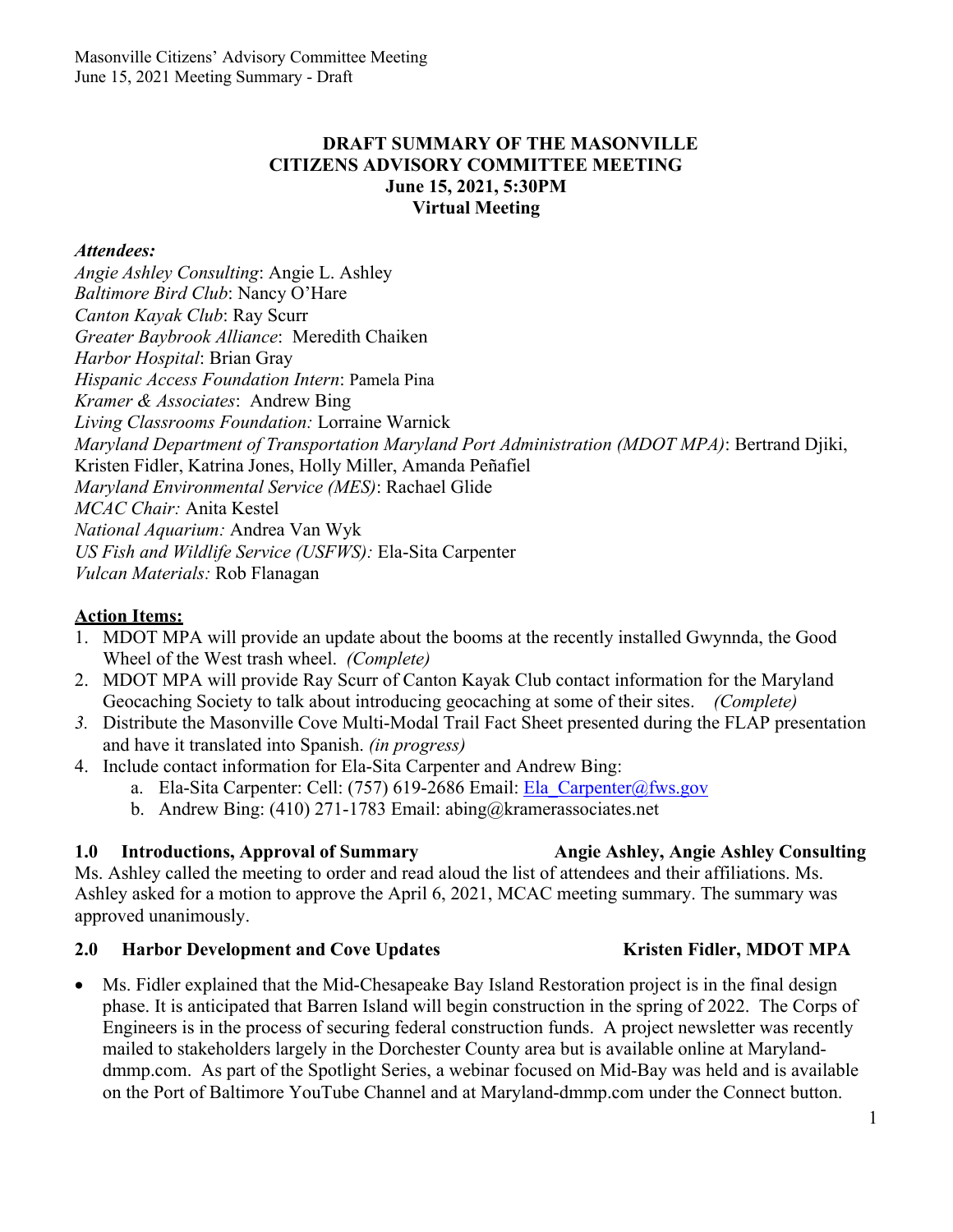- The Cox Creek expansion project continues to move forward and is fully funded for the construction of the  $+60$  dike raising. The base dike has been widened to 200' and a uniformed elevation of  $+36$ '; it was built with reclaimed material on site. Construction of the elevated dike should begin in late summer. Inflow of dredged material will continue to take place during construction and will net at capacity of 7.6 mcy.
- Innovative Reuse (IR) remains a priority for the MDOT MPA for long-term capacity. The Ridgley Cove project, a partnership with Baltimore Development Corporation and Baltimore City, has provided an opportunity to supply 22,000 cy of blended dredged material to be used as a remedial cap for the park restoration.
- The IR Research and Development RFP remains open and five proposals are underway, with four additional proposals under review. Once the results of those studies are available, they will be shared with DMMP committees.
- Approximately 4,000 cy of material will be reused at Cox Creek. August  $24<sup>th</sup>$  is the next Innovative Reuse workshop to advance the Innovative Reuse Strategy.
- Negotiations continue with property owners of the parcel adjacent to Cox Creek DMCF, which is intended for large-scale, long-term innovative reuse.
- MDE recently released a user-friendly demonstration video on YouTube explaining how to use the Confirmation of Suitability Forms for the innovative reuse and beneficial use of dredged material for anyone interested in using dredged material.
- The Turner Station Conservation Team continues to work with Chesapeake Bay Foundation and others on the Fleming Park shoreline restoration project which is being designed to use Harbor channel dredged material to help stabilize the shoreline and improve the park. MDOT MPA has been working with the project team through an MDOT Secretary's Grant as they move forward to secure permits and funding for the project. Once the design plan is complete, we can have a presentation presented to this committee.
- The POB now has two 50' berths operated by Ports America Chesapeake that can accommodate two ultra-large vessels at the same time and will have four new post-Panamax mega cranes delivered later this summer.
- There is a Seagirt Loop Study underway by the Corps of Engineers to look at deepening and widening the remainder of the Seagirt Loop Channel to support safe vessel traffic using the channel. The draft report will be released in November for public review.
- The Hart Miller Island Citizens Oversight Committee, which has been active for 40 years, has created the Friends of Hart Miller Island to help promote and enhance public activities that happen at the island.
- Gwynnda, the Good Wheel of the West, was recently unveiled at the mouth of the Gwynns Falls and is the final installation supported by the mitigation of Masonville DMCF construction.

Mr. Gray mentioned that he noticed that one of the arms of the boom was not attached and inquired if it was the result of a recent storm. Ms. Fidler replied that MDOT MPA will connect with Waterfront Partnership to get further details.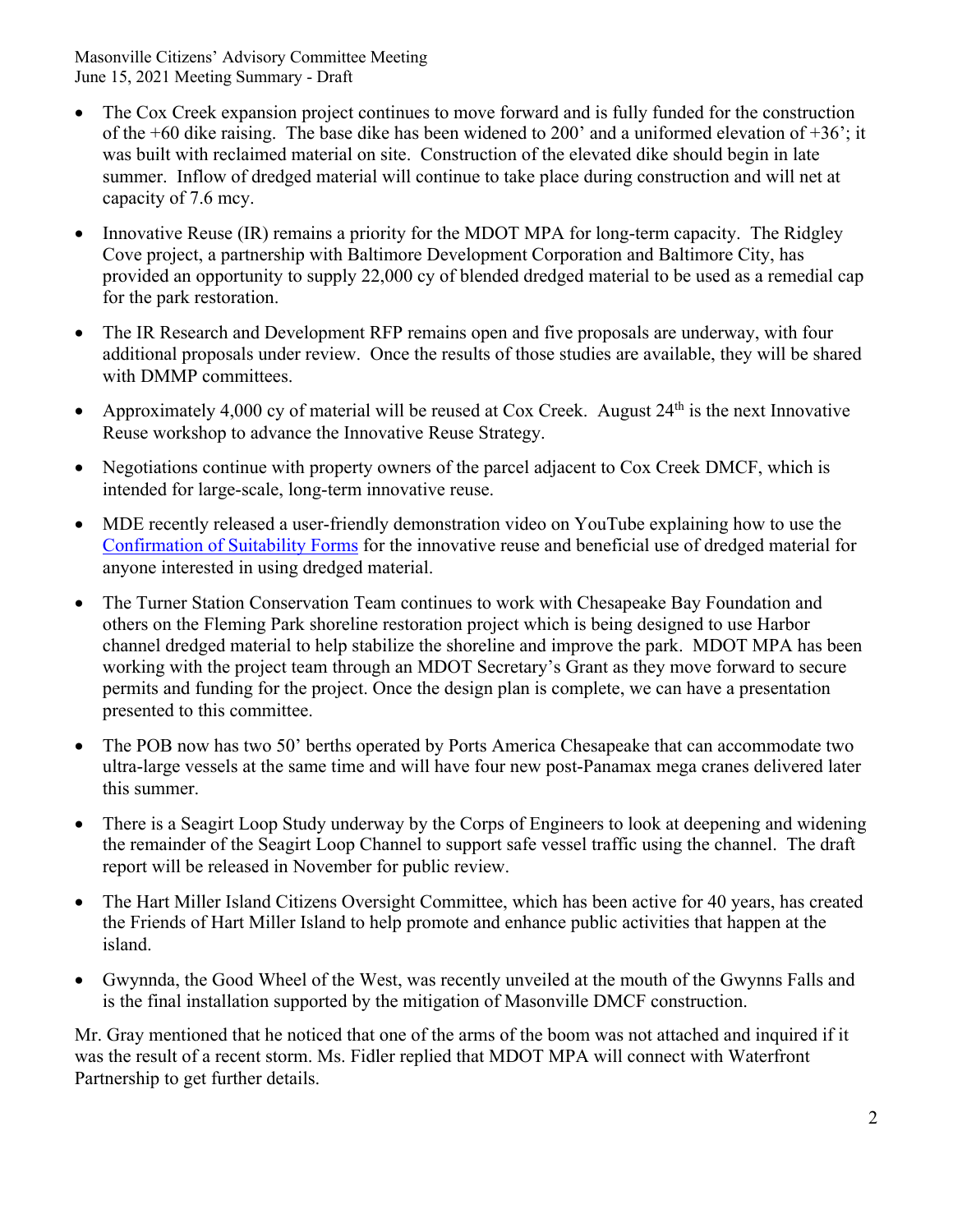- Ms. Jones provided an overview of the level of public participation even during COVID. 2020 boasted the second highest visitation in the history of Masonville Cove, despite the COVID 19 crisis. There were 1,135 visitors in 2020 compared to over 1,400 visitors in 2019, which had more planned special events celebrating the  $10<sup>th</sup>$  anniversary of the site.
- 23% of those visitors were from the neighboring communities of Brooklyn, Curtis Bay, and Cherry Hill, and of those, 34% were first-time visitors. There were only six planned outdoor events in 2020, including the annual Urban Wildlife Refuge Day event, which marked the highest one-time event attendance. Visitors were encouraged to complete a feedback form asking how they learned about Masonville Cove if they wanted to support the site in some way, and how they would rate their experience. Overall, there was 100% satisfaction rated best or good.
- There were several self-led activities organized throughout the year including on-site scavenger hunts, geocaching, and book walks. Masonville Cove was selected as one of ten sites as part of the Maryland Geocaching Society's annual Cache Across Maryland (CAM) 2020 where geocachers have approximately three months to visit designated sites in different areas of the state to find hidden treasure boxes.
- When it was not possible for the community to come to Masonville Cove, Living Classrooms Foundation and the partners created 1,496 Science, Technology, Engineering, Arts and Math (STEAM) and Environmental Education (EE) take-home activity kits which were distributed locally at neighborhood meal distribution sites, and during the Brooklyn Branch library winter coat drive.
- During virtual programs, 401 participants participated in 17 programs targeting local school and afterschool programs, community recreation centers, and the public.
- The partnership received over 10,000 engagements on multiple innovative online platforms including the Masonvillecove.org website, social media for both Friends of Masonville Cove and Captain Trash Wheel, educational videos, and the Masonville Cove virtual tour.

Anita Kestel asked if there was a lot of increased interest in the site because of geocaching. Ms. Jones explained that there were 212 logged finds as part of the challenge and some of the comments indicated that many were unaware of Masonville Cove but thought it was a great place to visit, especially since it is on the water with a great view of the city.

Ray Scurr of Canton Kayak Club requested information about the Maryland Geocaching Society to talk about introducing geocaching at some of their sites.

### **3.0 Access & Frankfurst FLAP Trail Kick-Off Andrew Bing, Kramer & Associates**

Ms. Fidler introduced Mr. Bing who is contracted by MDOT MPA to assist and advance increased and improved access to Masonville Cove. Mr. Bing has worked with many of the other MDOT units and will be able to help to design a multi-use trail to the facility.

Mr. Bing stated that he will be overseeing the Federal Land Access Program (FLAP) grant that was awarded to MDOT MPA. The grant will allow for 100% design of the multi-use trail to Masonville Cove and perhaps could include the start of construction. The trail will be along Frankfurst Avenue and will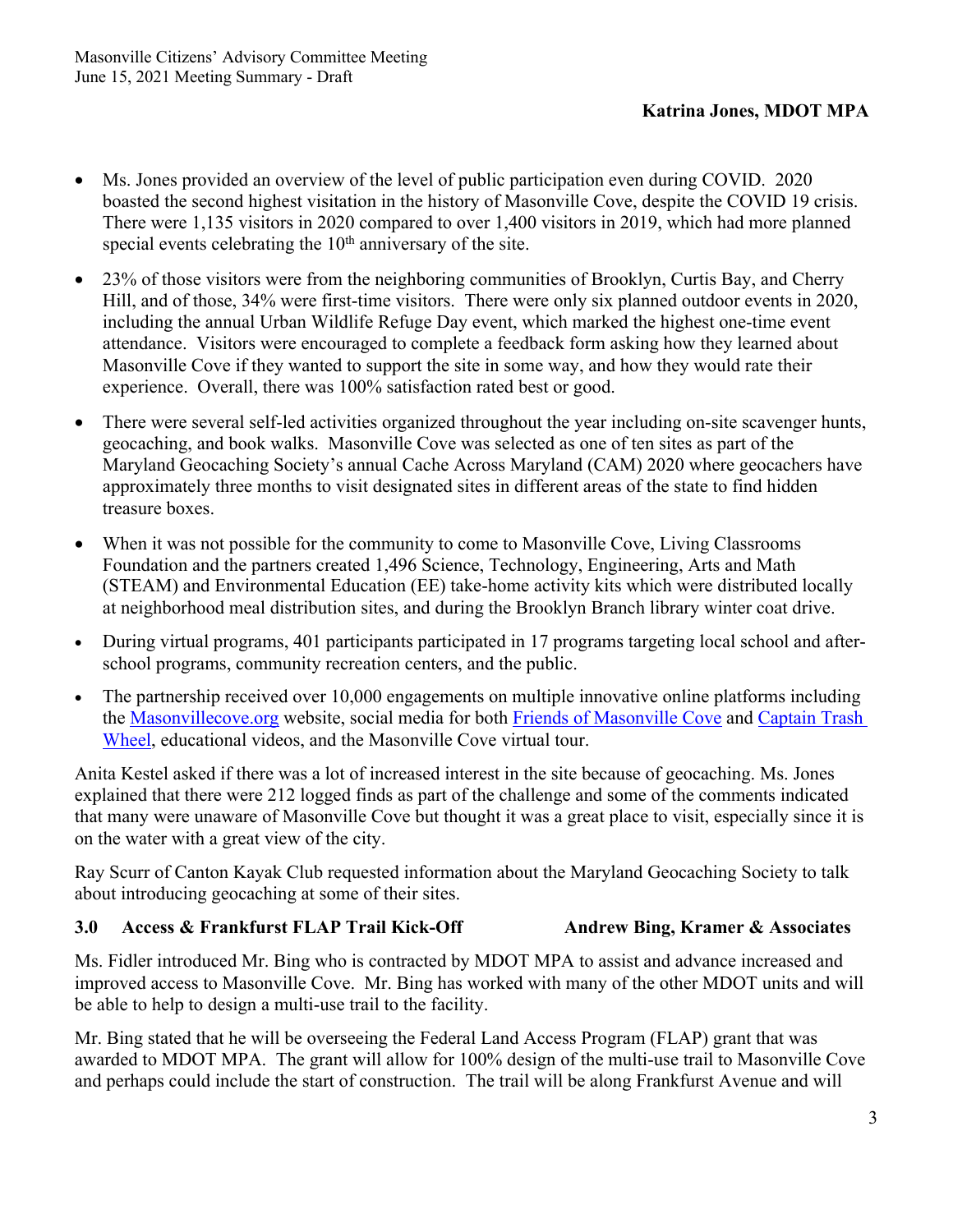connect to the trail being designed by Greater Baybrook Alliance that will end at MedStar Harbor Hospital. This trail will be a link to the larger trail network that will bring our closest community members to Masonville, as well as those outside of the immediate area.

Public outreach and stakeholder engagement with the communities will be at the core of the effort. A Masonville Cove Multi-Modal Trail factsheet has been created and was distributed to this committee. Consideration will be given to stakeholders that may be impacted by the trail, including surrounding businesses and users of Frankfurst Avenue.

Meredith Chaiken of Greater Baybrook Alliance explained that they are also in the process of receiving funds for their trail and would like to coordinate so that the messages about the two trails are in sync as outreach begins with the communities.

Ms. Kestel expressed that Masonville Cove is a great project and would like to see this effort culminate into a media event once there's a kick-off to show how we're bringing the city and communities together. Ms. Fidler mentioned that the federal agencies are very supportive of the project, want to see photos of the progress, and will feature it as a national model.

# **4.0 DMCF Construction & Operations Bertrand Djiki, MDOT MPA**

Mr. Djiki explained that Masonville construction and dike raising activities have resumed, which had been suspended due to funding issues. During this year, dredged sediment was received from the Seagirt Berth 3 deepening and widening, and improvements to South Locust Point Berths 10-12. Material is also being received from the Colgate Creek widening project with four upcoming projects planned for the dredging season. They include Seagirt Berth 3 pocket dredging, maintenance dredging for Amports and National Gypsum (private terminals), and Dundalk Berth 3.

Mr. Djiki explained the spillway alternative method that will be used to effectively manage the water in the DMCF. Currently, a 12" pipe is being used to pump out the water once it reaches permit levels, however, an innovative alternative will be used in the near future. The traditional spillway will be converted to a floating weir/pumping system and a floating platform with a walkway and safety railing on the perimeter will be used for access to and staging of discharge monitoring equipment. This will be a significant costsaving measure once implemented.

Design is completed for the base dike widening to  $+18'$  to provide the foundation to raise the dikes to  $+30'$ . This construction phase is planned to start this fall pending Dam Safety Modification Permit approval and coordination with planned inflow. Incremental dike raising is planned to an ultimate elevation of +42' and will provide a cumulative capacity of approximately 10.3 mcy.

The construction of the final trash wheel, Gwynnda, the Good Wheel of the West has been completed and installed. Waterfront Partnership unveiled the trash wheel on March 11<sup>th</sup>. A total of six in-water piles were installed to support the wheel and were completed in May 2021. The virtual ribbon-cutting ceremony was held on June 3rd.

# **5.0 Partner Updates US Fish & Wildlife Service Ela-Sita Carpenter**

Ms. Carpenter confirmed that there were three eaglets in the nest at Masonville Cove and are showing efforts of fledging by early July. There will be an eagle fledging event on July 1<sup>st</sup> as part of the First Thursday activities.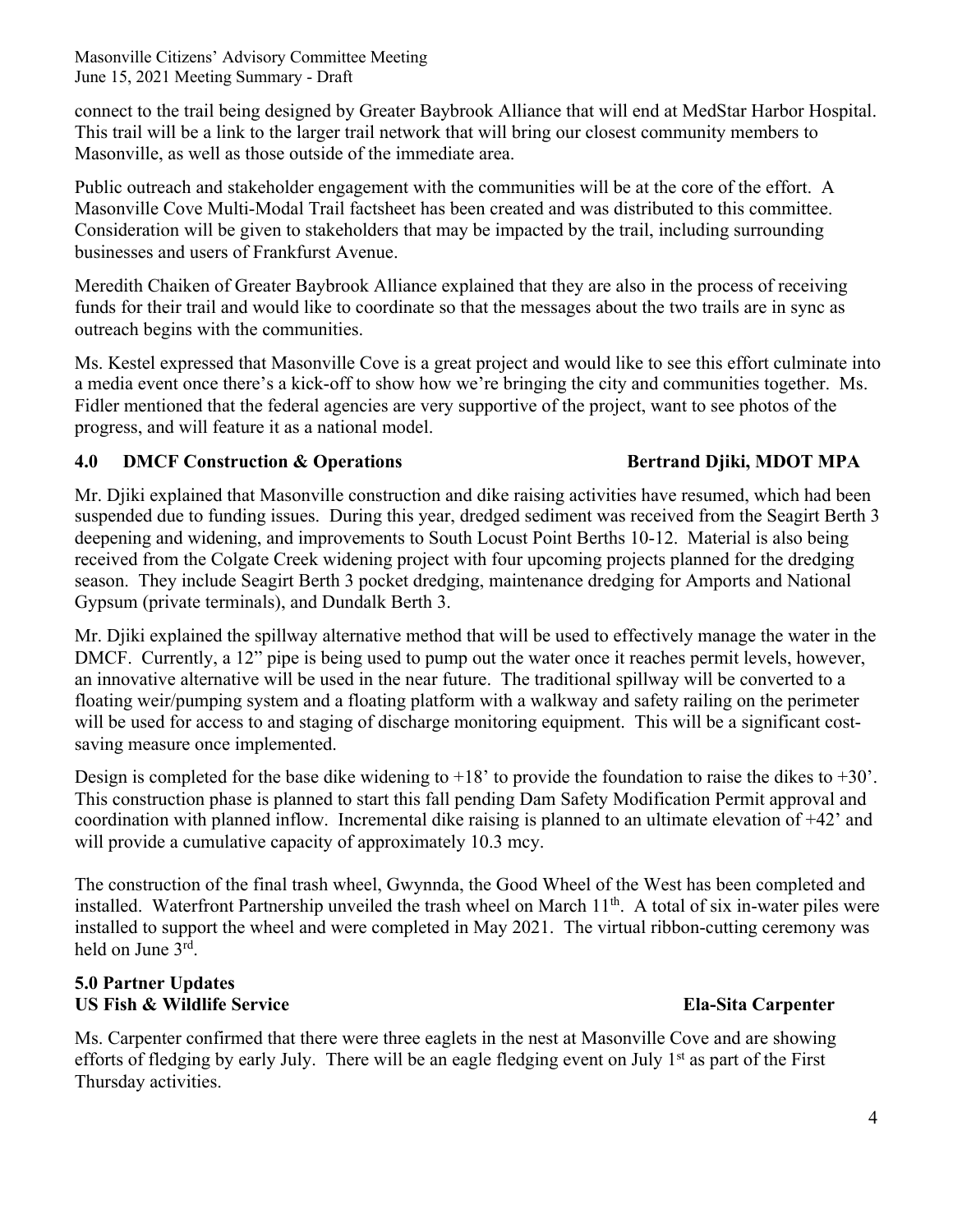300 *Baptisia* (false blue indigo) have been planted in the campus greenhouse. It is one of only two plants used to lay eggs by the frosted elfin, an at-risk native butterfly. The plants will eventually be transplanted at a nature reserve on the Eastern Shore. Deer are also attracted to the plant so it's important to grow them inside until they are sturdy.

Bi-annual mammal surveys will soon be underway at Masonville and Cox Creek. Eight cameras will be set up at Masonville and six at Cox Creek. Deer infrared cameras will be set up to count the number of deer at each site. This will lead to the development of a community citizen scientist program being planned to take place at Masonville Cove.

### **National Aquarium Andrea Van Wyk**

Ms. Van Wyk explained that the National Aquarium has been partnering with the Enoch Pratt Library Brooklyn Branch for its monthly virtual programming with students from Marie G. Farring and Boys & Girls Club. Each month, they read a nature themed book to the students. There were also activities connecting with the community based on the theme of each month. For bird month, they were introduced virtually to one of the birds from Patuxent Research Refuge and there was also a virtual field trip to Filbert Street Garden for the community green space month. There were also activity kits that were supplied to the students.

In April, there were about 45 volunteers who participated in the Project Clean Stream event. 1,500 pounds of trash and over 11,000 pieces of debris were removed. The National Aquarium also coordinated activities as part of the City Nature Challenge. There were 13,623 observations, identifying 1,923 species by 884 observers. The most common listed species were the common blue violet, garlic mustard, mayapple, Northern cardinal, and ground ivy.

Looking ahead to this summer, Greater Baltimore Wilderness Coalition is hosting the Nature City Forum on June  $16<sup>th</sup>$  and  $17<sup>th</sup>$ . The theme is A 2030 Vision: Supporting Vibrant Communities Through Nature. A registration link was provided. Ms. Van Wyk also announced Cities Connecting Children to Nature's workshop series June 18 – July 8, virtually and limited in-person session.

Pamela Pina, the Hispanic Access Intern, was introduced. Ms. Pina will be working on community engagement and education with both National Aquarium and Patuxent Research Refuge. Activities will include planning for Latino Conservation Day, weekly programs for community summer camps, and bilingual outreach and programming. Latino Conservation Day will be combined with the annual Bioblitz on July 17th at Masonville Cove and will host three kayaking tours and fishing.

# **Living Classroom Foundation LorraineWarnick (Presented by Angie Ashley)**

Living Classroom Foundation (LCF) recently completed their signature meaningful watershed education program (SLURRP) thanks to funding from Chesapeake Bay Trust and the Baltimore City Office of Sustainability. The program was delivered virtually to 300 students at four area schools. In lieu of the traditional field trip to Masonville Cove, there were mini festivals on-site at the schools with activities such as trash clean-ups, planting gardens on-site, and planting make and take flower pots. The participating schools were Marie G. Ferring, Lakeland, Federal Hill Prep Academy, and Westport Academy.

Thanks to funding from the Maryland Association of Environmental Outdoor Education (MAEOE), LCF was able to host a series of professional development for 30 teachers to guide them through several environmental topics. This summer, they will again host the BEE SMART (Baltimore Environmental Education Summer Math and Reading Trailblazing to help reduce summer reading loss. There will be two hybrid sessions with field trips at Masonville Cove in the morning, and a virtual program in the afternoon.